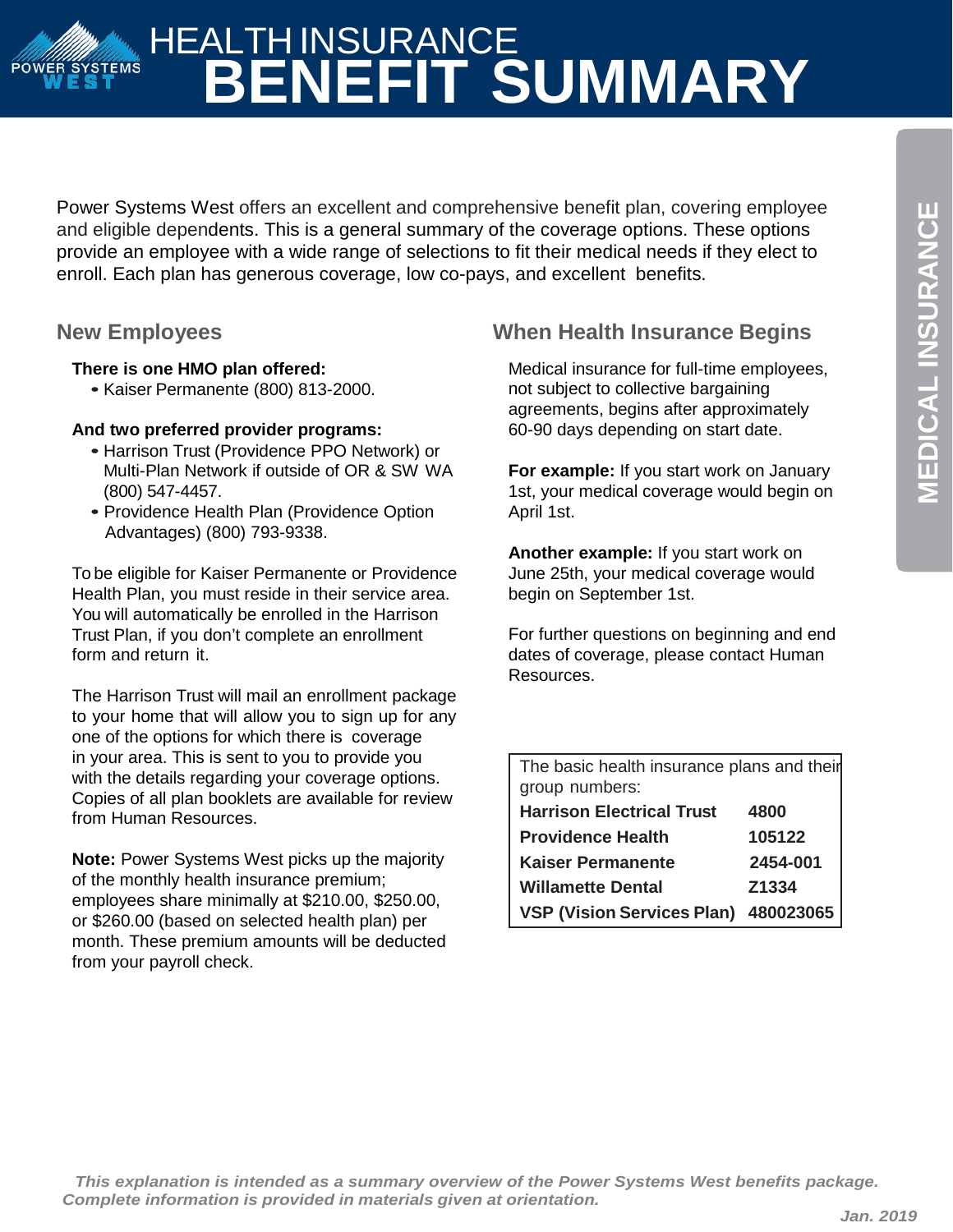# **PRESCRIPTIONS**  PRESCRIPTIONS / EAP

# HEALTH INSURANCE **POWER SYSTEMS BENEFIT SUMMARY**

If you are enrolled in the Kaiser Permanente Medical program, your prescription program is provided by Kaiser. The Providence Health Plan includes its own prescription plan. Harrison Trust Plan participants' prescription benefits are provided by Providence pharmacy.

## **Employee Assistance Programs**

### **Unum**

The Employee Assistance Program (EAP) is designed to provide confidential counseling for employees and their dependents that need assistance with personal concerns.

The EAP provides the employee and/ or dependents with up to three one-hour counseling sessions per issue with a professional counselor at no cost to you. If you are referred to (or elect) services or treatment by other counselors, you will be responsible for the cost.

Call (800) 433-2320 and identify yourself as an employee or dependent of the Harrison Trust. You are eligible for this program when your medical benefits begin.

# **Cascade EAP Services**

The Employee Assistance Program (EAP) is a free and confidential benefit that can assist you and your eligible family members with any personal problems, large or small, such as: marital conflict, depression or anxiety, alcohol or drug abuse, grieving from a loss, and so much more.

Access up to three counseling sessions faceto-face, over the phone, or online. Cascade EAP professionals will help identify problems, establish goals, make recommendations, and develop action plans. Call (800) 433-2320 with any questions.

Confidentiality: contact with Cascade Centers EAP is completely confidential. No information is disclosed to anyone outside the EAP without your written consent. Your identity will be protected within the limits of the law.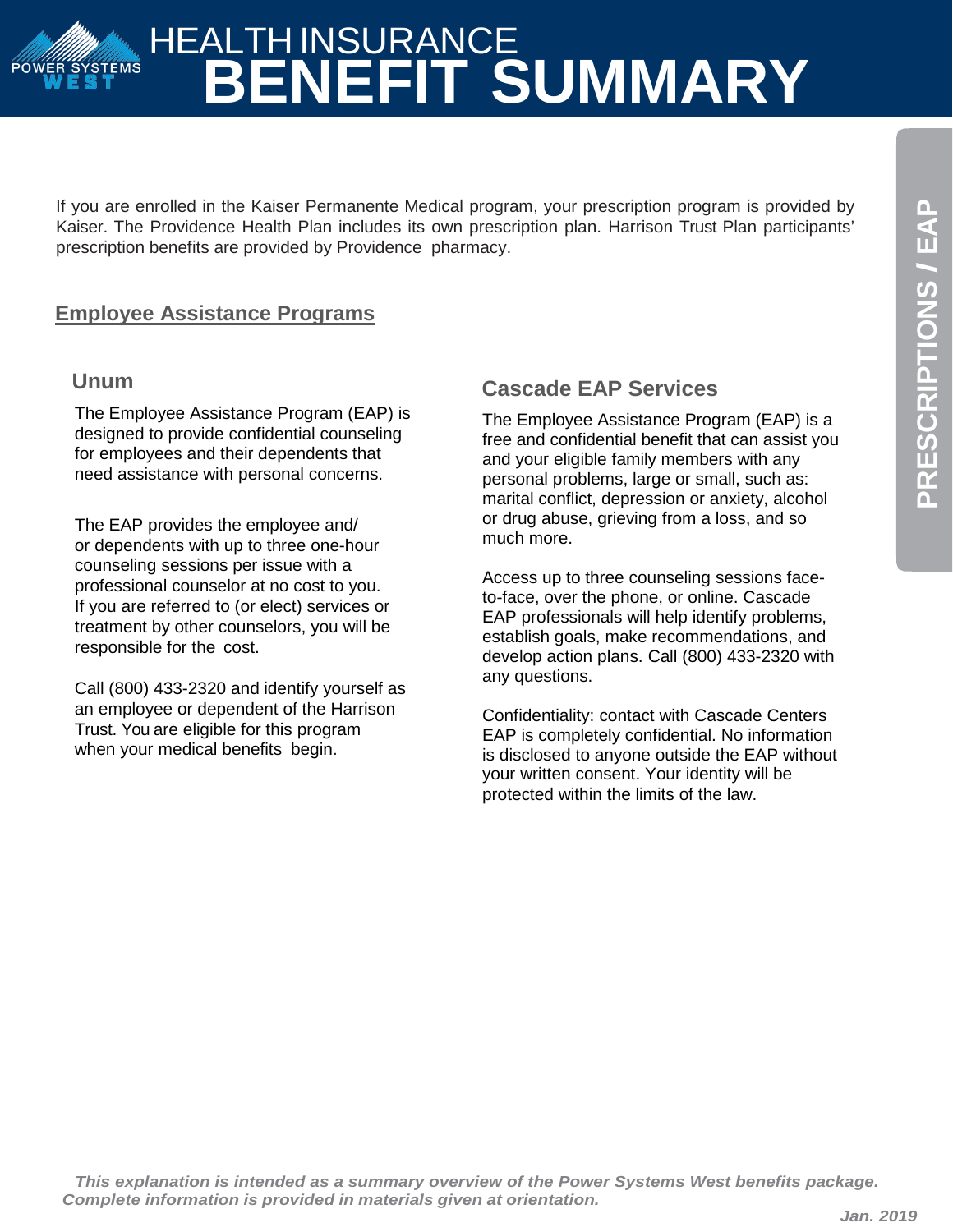# HEALTH INSURANCE **POWER SYSTEMS BENEFIT SUMMARY**

# **Dental & Vision**

- Dental coverage is provided by Harrison Trust and Willamette Dental, you may also elect to use the Kaiser Dental Plan regardless of the plan you choose for medical insurance.
- Dental claim forms can be found on the Harrison website at [www.harrison.aibpa.com.](http://www.harrison.aibpa.com/)
- Vision coverage for Trust and Providence participants is provided by Vision Service Plan (VSP) (800 877-7195. Instructions for using the Vision Service Plan are provided in the Harrison Benefit Booklet under the "Vision" Section. If you choose the Kaiser Permanente Plan, the vision coverage is provided by Kaiser.
- If you have any questions regarding your coverage, you may call the Harrison Electrical Trust at (800) 547-4457, Ext. 1679.

| <b>Office Location</b> | <b>Medical</b> | <b>Prescription</b> | <b>Dental</b>              | <b>Vision</b> |
|------------------------|----------------|---------------------|----------------------------|---------------|
| Oregon                 | Trust          |                     | <b>Trust or Willamette</b> | <b>VSP</b>    |
|                        | Providence     | Providence          |                            |               |
|                        | Kaiser         | Kaiser              | Kaiser                     | Kaiser        |
| <b>Washington</b>      | Trust          | Providence          | <b>Trust or Willamette</b> | <b>VSP</b>    |
|                        | Providence     |                     |                            |               |
| Idaho/Montana          | Trust          | Providence          | <b>Trust or Willamette</b> | <b>VSP</b>    |
|                        | Providence     |                     |                            |               |
| <b>Utah</b>            | Trust          | Providence          | <b>Trust or Willamette</b> | <b>VSP</b>    |
|                        | Providence     |                     |                            |               |
| Colorado               | Trust          | Providence          | <b>Trust or Willamette</b> | <b>VSP</b>    |
|                        | Providence     |                     |                            |               |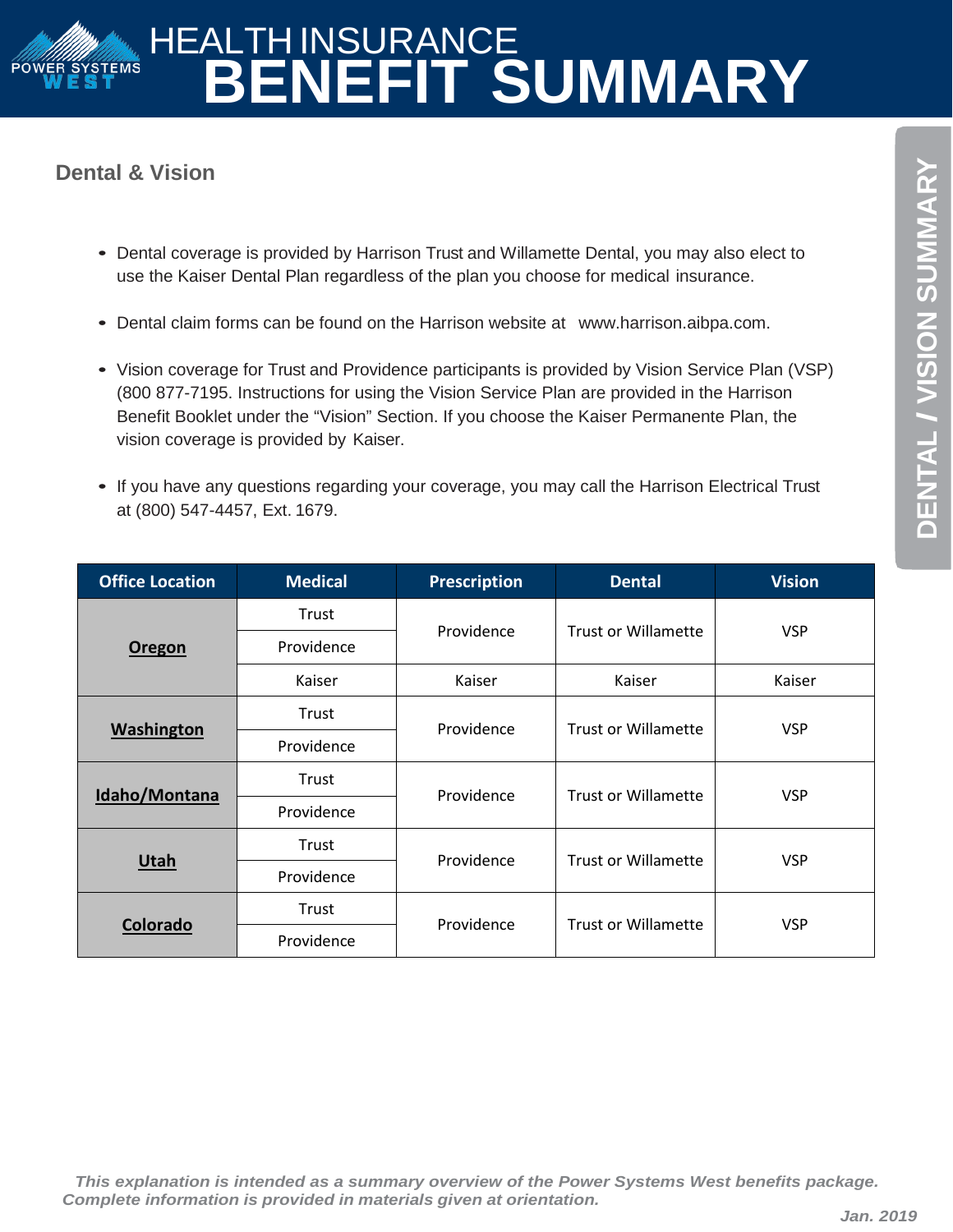# HEALTH INSURANCE POWER SYSTEMS **BENEFIT SUMMARY**

# **Life & Long-Term Disability**

We partner with Unum to offer Group Life and Long-Term Disability benefits. Power Systems West provides Group Life coverage equivalent to 2 times the employee's annual salary to a maximum benefit of \$500,000. Spouse is covered for \$1,000 and dependent child(ren) for \$1,000. Our Long-Term Disability Insurance policy is no cost to employees and provides a monthly benefit of 66 2/3% of monthly earnings to a maximum of \$11,000.

# **401(k)**

We offer a 401k plan with several mutual fund options and the resource of a financial advisor to assist employees. Enrollment is effective the first of the month following hire.

100% vesting of employer contribution is attained upon completion of 6 years of employment; vesting grows incrementally between hire and completion of 6 years of employment.

Employees have the option of a variety of different funds to meet your investment needs.

This is an automatic enrollment program and contributions of 4% of salary begin after 30 days of employment. An employee has the ability to voluntarily decline participation. Please contact (800) 835-5097 for additional information.

### **Flex Plan**

To help offset medical and dependent care expenses, we offer a flex plan benefit that enables payment for qualified expenses pre-tax. This benefit is approved by the Internal Revenue Service and is often referred to as a 'Section 125' plan. Contact (877) 424-3570 with any questions or additional information.

Employees are eligible to participate in the dependent care reimbursement portion of the plan the first of the month following date of hire. Employees may also utilize the medical reimbursement portion of the plan, on the date they become eligible for medical coverage.

# **Accidental Death & Dismemberment Insurance**

Power Systems West pays for employees to have coverage at 4 times their annual salary. Employees may purchase additional coverage for themselves and their family. Please be sure to contact (866) 679-3054 with any questions or additional information.

# **Travel Assistance & Work-life Balance Program**

Unum provides a unique travel assistance program accessible from anywhere in the world to assist with travel planning and/or dilemmas occurring during travel. Contact (800) 872-1414 with any questions regarding US related assistance, and +(609) 986-1234 for international related assistance. In addition to the Harrison Trust EAP program, Unum offers a very similar program, which is available to participants to resolve personal, life, and similar concerns.

# **Voluntary Life Insurance**

Employees may elect to purchase additional life insurance through Unum in increments of \$10,000 for themselves, \$5,000 for their spouse or eligible domestic partner and \$10,000 for child / children at a nominal monthly charge. Premium payments are made through regular payroll deductions. This is portable coverage and more information on plan coverage, eligibility and exclusions will be provided to you. Please contact Unum with any questions, (866) 679-3054).

*This explanation is intended as a summary overview of the Power Systems West benefits package. Complete information is provided in materials given at orientation.*